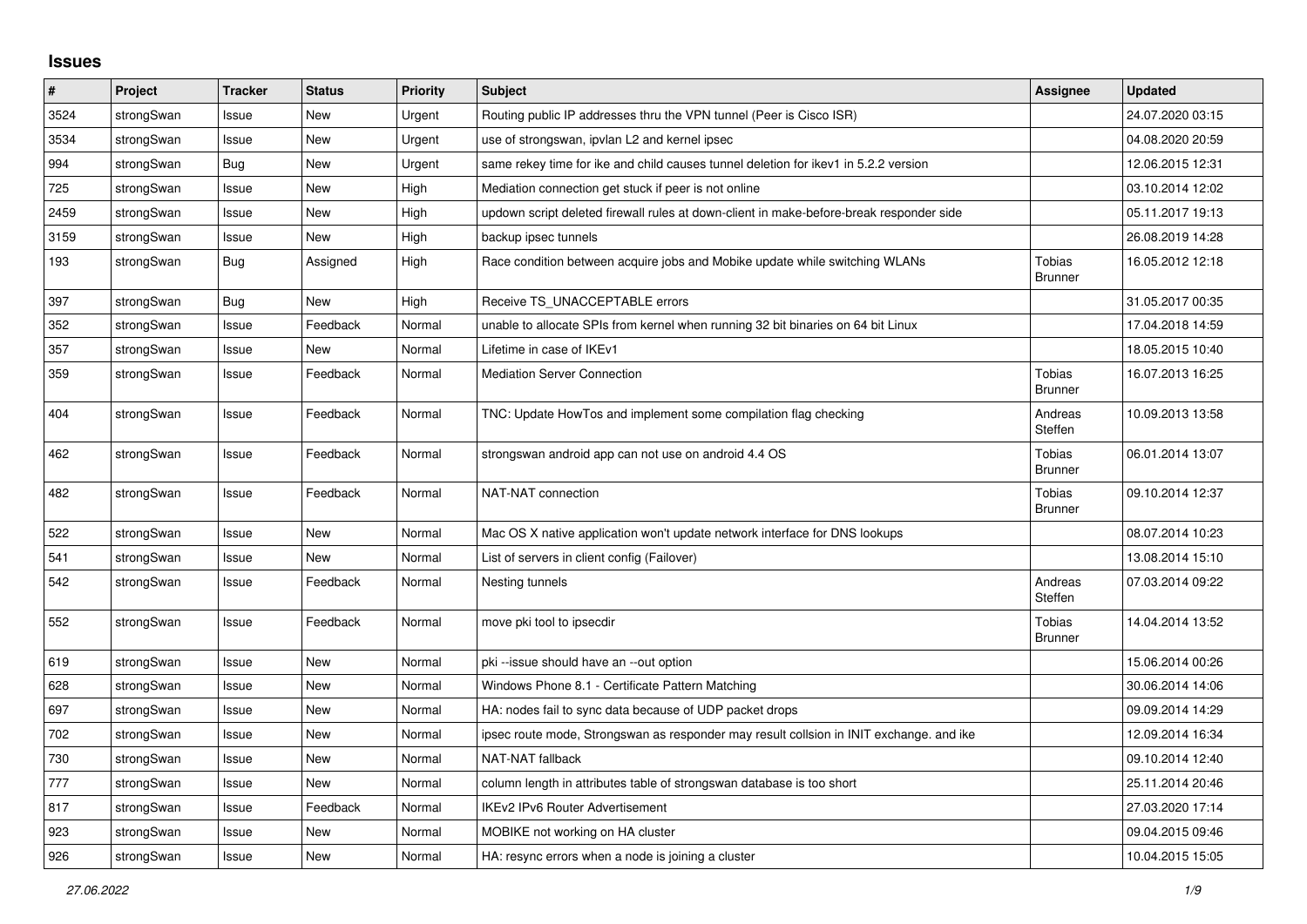| $\sharp$ | Project    | <b>Tracker</b> | <b>Status</b> | <b>Priority</b> | <b>Subject</b>                                                                                                                                          | Assignee      | <b>Updated</b>   |
|----------|------------|----------------|---------------|-----------------|---------------------------------------------------------------------------------------------------------------------------------------------------------|---------------|------------------|
| 973      | strongSwan | Issue          | New           | Normal          | IKEv2 dpd + auto=route + tunnel downtime cause additional CHILD_SAs                                                                                     |               | 29.05.2015 17:40 |
| 974      | strongSwan | Issue          | <b>New</b>    | Normal          | Charon crash on Mac OS with IPv6 Virtual IP                                                                                                             |               | 26.08.2021 21:07 |
| 1157     | strongSwan | Issue          | Feedback      | Normal          | Message ID overflow RFC 5996 2.2                                                                                                                        |               | 12.10.2015 13:52 |
| 1165     | strongSwan | Issue          | New           | Normal          | StrongSwan Virtual Ip problem                                                                                                                           | Martin Willi  | 19.10.2015 23:59 |
| 1271     | strongSwan | Issue          | <b>New</b>    | Normal          | X.509 UTF-8 support                                                                                                                                     |               | 17.01.2016 14:39 |
| 1276     | strongSwan | Issue          | Feedback      | Normal          | Threading: ext-auth hook blocks any other connection attempt                                                                                            |               | 27.01.2016 12:28 |
| 1289     | strongSwan | Issue          | New           | Normal          | HA plugin should sync last sent packet                                                                                                                  |               | 01.02.2016 13:59 |
| 1334     | strongSwan | Issue          | Feedback      | Normal          | Version 5.3.5, duplicated tunnel aftr IKE SA rekeyed                                                                                                    |               | 10.03.2016 11:06 |
| 1338     | strongSwan | Issue          | Feedback      | Normal          | problem with changing esp algorithm in strongswan                                                                                                       |               | 10.03.2016 18:23 |
| 1383     | strongSwan | Issue          | Feedback      | Normal          | How to limit the amount of the installed Child_SAs                                                                                                      |               | 08.04.2016 11:20 |
| 1422     | strongSwan | Issue          | Feedback      | Normal          | IKEv1: IKE_SA reauth vs. CHILD_SA rekey race prevents IKE_SA reauthentication in time                                                                   |               | 20.04.2016 15:06 |
| 1456     | strongSwan | Issue          | Feedback      | Normal          | Missing Tunnel-Client-Endpoint & Tunnel-Server-Endpoint AVP in RADIUS Accounting Start/Stop<br>messages                                                 |               | 11.05.2016 11:54 |
| 2077     | strongSwan | Issue          | Feedback      | Normal          | Grace period before reassigning offline IP lease                                                                                                        |               | 06.10.2017 10:44 |
| 2110     | strongSwan | Issue          | Feedback      | Normal          | Remote Identity (IDr) in IKE AUTH Response is sent as hex-encoded binary value instead of text<br>when setting leftid to type KEY_ID (leftid=@#xxxxxxx) |               | 13.09.2016 21:42 |
| 2112     | strongSwan | Issue          | <b>New</b>    | Normal          | Broadcast packets are not relayed from Lan to Vpn clilent                                                                                               |               | 14.09.2016 14:18 |
| 2160     | strongSwan | Issue          | Feedback      | Normal          | support for opportunistic encryption                                                                                                                    |               | 06.05.2020 10:32 |
| 2178     | strongSwan | Issue          | New           | Normal          | ha and updown                                                                                                                                           |               | 01.12.2016 13:53 |
| 2184     | strongSwan | Issue          | Feedback      | Normal          | configuration with multiple RSA keys                                                                                                                    |               | 14.12.2016 13:09 |
| 2203     | strongSwan | Issue          | Feedback      | Normal          | Protecting symetric traffic using high availability in gateway to gateway setup (both active)                                                           |               | 15.02.2017 14:20 |
| 2260     | strongSwan | Issue          | New           | Normal          | Number of CHILD_SA for a single connection grows over time                                                                                              |               | 28.02.2017 13:46 |
| 2319     | strongSwan | Issue          | Feedback      | Normal          | gives up trying to bring up connection after DNS SERVFAIL                                                                                               |               | 08.05.2017 15:41 |
| 2357     | strongSwan | Issue          | Feedback      | Normal          | How to initiate IPsec SA Transport Mode without IKE?                                                                                                    |               | 18.01.2021 18:36 |
| 2394     | strongSwan | Issue          | Feedback      | Normal          | IP is not assigned after re-authentication                                                                                                              |               | 04.08.2017 19:03 |
| 2400     | strongSwan | Issue          | Feedback      | Normal          | Is DPD supposed to detect dead tunnel, or dead IKE instance                                                                                             |               | 11.01.2019 22:53 |
| 2411     | strongSwan | Issue          | Feedback      | Normal          | VPN server name resolution is done via overlay DNS server upon IKE disconnect                                                                           |               | 22.08.2017 10:42 |
| 2432     | strongSwan | Issue          | New           | Normal          | PLUTO_ME can be different for up-client and down-client                                                                                                 |               | 21.09.2017 11:57 |
| 2446     | strongSwan | Issue          | Feedback      | Normal          | Traffic loss during IKE reauth despite make-before-break enabled                                                                                        |               | 27.11.2017 17:12 |
| 2464     | strongSwan | Issue          | New           | Normal          | How to Loadbalance strongswan IPsec via NGINX?                                                                                                          |               | 12.11.2017 19:16 |
| 2493     | strongSwan | Issue          | Feedback      | Normal          | Pkcs11 Plugin Returns w/Bogus Return Code                                                                                                               | Jordan Hrycaj | 12.12.2017 15:58 |
| 2494     | strongSwan | Issue          | Feedback      | Normal          | Problems With 64bit Slot IDs With Pkcs11 Plugin                                                                                                         | Jordan Hrycaj | 12.12.2017 16:03 |
| 2560     | strongSwan | Issue          | Feedback      | Normal          | Duplicate CA cert requests sent                                                                                                                         |               | 28.02.2018 10:54 |
| 2580     | strongSwan | Issue          | Feedback      | Normal          | [CFG] handling xx attribute failed in Android or Ubuntu, but works in macOS                                                                             |               | 09.03.2018 17:49 |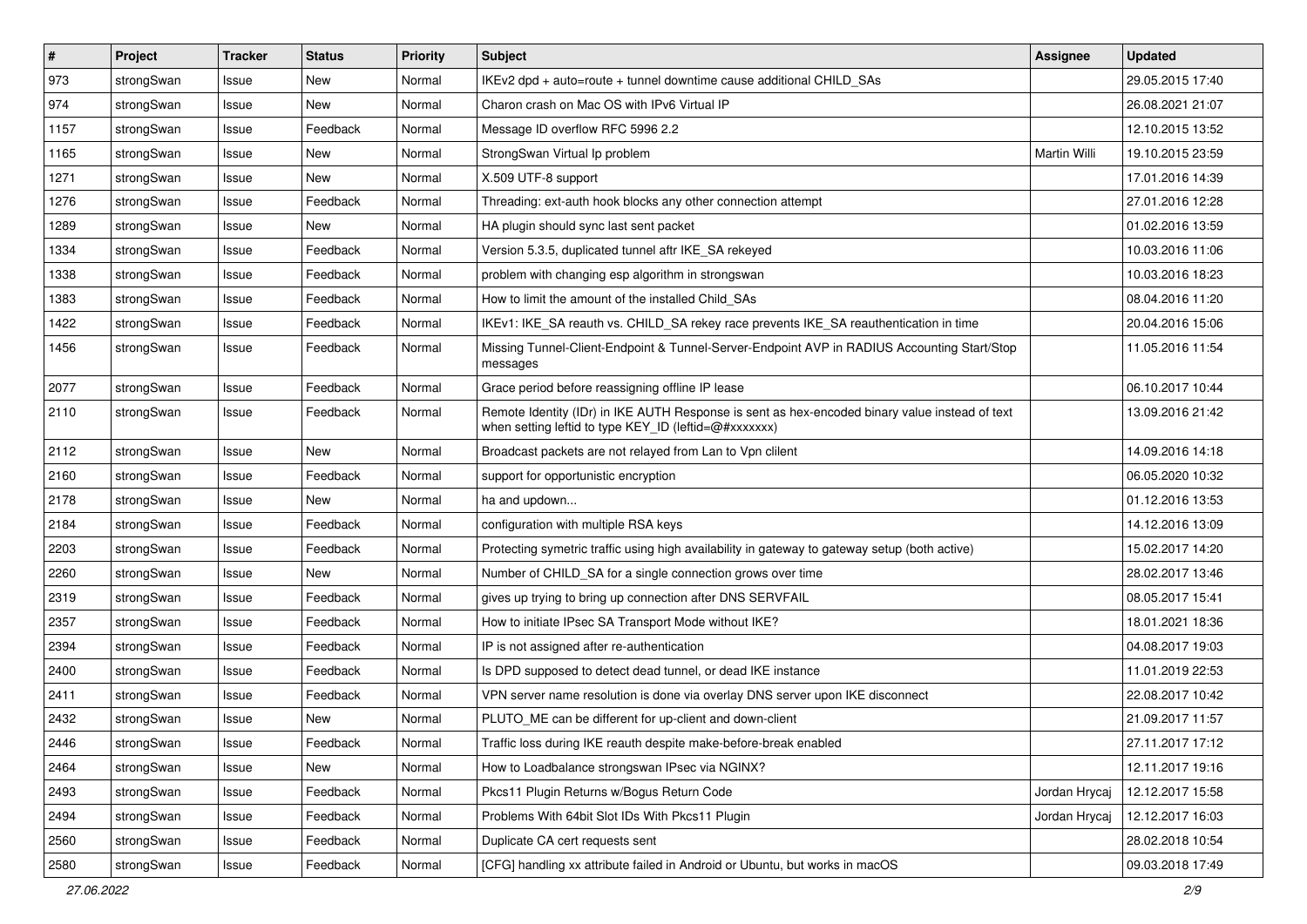| $\sharp$ | Project    | <b>Tracker</b> | <b>Status</b> | <b>Priority</b> | <b>Subject</b>                                                                                                     | <b>Assignee</b>          | <b>Updated</b>   |
|----------|------------|----------------|---------------|-----------------|--------------------------------------------------------------------------------------------------------------------|--------------------------|------------------|
| 2618     | strongSwan | Issue          | Feedback      | Normal          | Query regarding assignment of Tunnel IP                                                                            |                          | 09.04.2018 10:57 |
| 2621     | strongSwan | Issue          | Feedback      | Normal          | Android: VPN connection stops working, strongSwan shows Connected                                                  |                          | 06.07.2018 13:06 |
| 2671     | strongSwan | Issue          | <b>New</b>    | Normal          | Passing user-supplied cerificate file names to charon-nm is problematic                                            |                          | 23.05.2018 21:27 |
| 2678     | strongSwan | Issue          | Feedback      | Normal          | Phase 1 issue                                                                                                      |                          | 07.06.2018 20:06 |
| 2682     | strongSwan | Issue          | New           | Normal          | IMV/IMC (re)Attestation                                                                                            |                          | 07.06.2018 21:25 |
| 2691     | strongSwan | Issue          | New           | Normal          | Strongswan and KSOFTIRQ cpu utilization                                                                            |                          | 26.06.2018 14:34 |
| 2701     | strongSwan | Issue          | <b>New</b>    | Normal          | Low bandwidth when Iperfing data thorugh IPSEC tunnel                                                              |                          | 07.07.2020 13:38 |
| 2726     | strongSwan | Issue          | Feedback      | Normal          | Strongswan selects wrong source IP                                                                                 |                          | 23.08.2018 13:38 |
| 2750     | strongSwan | Issue          | Feedback      | Normal          | setting WFP SA SPI failed: 0x80320035                                                                              |                          | 27.05.2019 11:59 |
| 2816     | strongSwan | Issue          | Feedback      | Normal          | order of DNS entries is reversed in /etc/resolv.conf                                                               |                          | 06.11.2018 10:41 |
| 2835     | strongSwan | Issue          | Feedback      | Normal          | Rekeyed SA can't be deleted in standby node                                                                        |                          | 19.12.2018 02:52 |
| 2870     | strongSwan | Issue          | Feedback      | Normal          | DNS resolution outside of tunnel if DNS server is in remote TS                                                     |                          | 22.01.2019 11:06 |
| 2958     | strongSwan | Issue          | Feedback      | Normal          | Trap policies with unspecified remote IP covering multiple specific ports constantly produce new<br><b>IKE SAs</b> |                          | 11.03.2019 15:03 |
| 2964     | strongSwan | Issue          | Feedback      | Normal          | Route to IKE Gateway Fails to Update Under Particular Configuration                                                |                          | 13.03.2019 10:38 |
| 2966     | strongSwan | Issue          | Feedback      | Normal          | Problems with large amount of subnets in leftsubnet configuration                                                  |                          | 02.04.2019 10:35 |
| 3072     | strongSwan | Issue          | Feedback      | Normal          | Windows 10: setting WFP SA SPI fails with error 0x80320014                                                         |                          | 29.05.2019 14:34 |
| 3097     | strongSwan | Issue          | Feedback      | Normal          | charon restart behaviour                                                                                           |                          | 24.06.2019 16:09 |
| 3122     | strongSwan | Issue          | Feedback      | Normal          | Strongswan software iterupts                                                                                       |                          | 18.07.2019 02:27 |
| 3151     | strongSwan | Issue          | Feedback      | Normal          | Forecast stops forwarding multicast                                                                                |                          | 26.08.2019 14:06 |
| 3154     | strongSwan | Issue          | Feedback      | Normal          | signature validation failed only with sha2                                                                         |                          | 20.08.2019 11:51 |
| 3254     | strongSwan | Issue          | Feedback      | Normal          | Log level in android level                                                                                         |                          | 08.11.2019 08:36 |
| 3268     | strongSwan | Issue          | Feedback      | Normal          | Traffic disruption -- policy-based VPN to AWS VPN service                                                          |                          | 15.11.2019 16:53 |
| 3282     | strongSwan | Issue          | Feedback      | Normal          | Android VPN client keeps retrying in airplane mode                                                                 |                          | 29.11.2019 16:06 |
| 3291     | strongSwan | Issue          | Feedback      | Normal          | IPSec IKEv2 Client to VPN service 2                                                                                | Tobias<br><b>Brunner</b> | 16.08.2020 12:58 |
| 3298     | strongSwan | Issue          | <b>New</b>    | Normal          | strategies to improve strongswan performance per single SA                                                         |                          | 23.12.2019 14:05 |
| 3304     | strongSwan | Issue          | Feedback      | Normal          | Found unsupported critical X.509 extension: X509v3 Name Constraints                                                |                          | 13.01.2020 14:50 |
| 3307     | strongSwan | Issue          | Feedback      | Normal          | Probable non compliance with RFC 7296 wrt traffic selector narrowing?                                              |                          | 14.01.2020 16:19 |
| 3326     | strongSwan | Issue          | New           | Normal          | update custom routing table (table 220 by default) with new routes if new networks and routes<br>appear            |                          | 10.02.2020 12:01 |
| 3342     | strongSwan | Issue          | Feedback      | Normal          | Certain fields in Storngswan on Firestick4K are not editable                                                       |                          | 20.02.2020 09:36 |
| 3366     | strongSwan | Issue          | Feedback      | Normal          | Uninstall "any" trap policy if start action=trap with virtual IPs is used                                          |                          | 13.03.2020 14:57 |
| 3377     | strongSwan | Issue          | Feedback      | Normal          | Interface ID not configured during HA synchronization                                                              |                          | 18.03.2020 10:15 |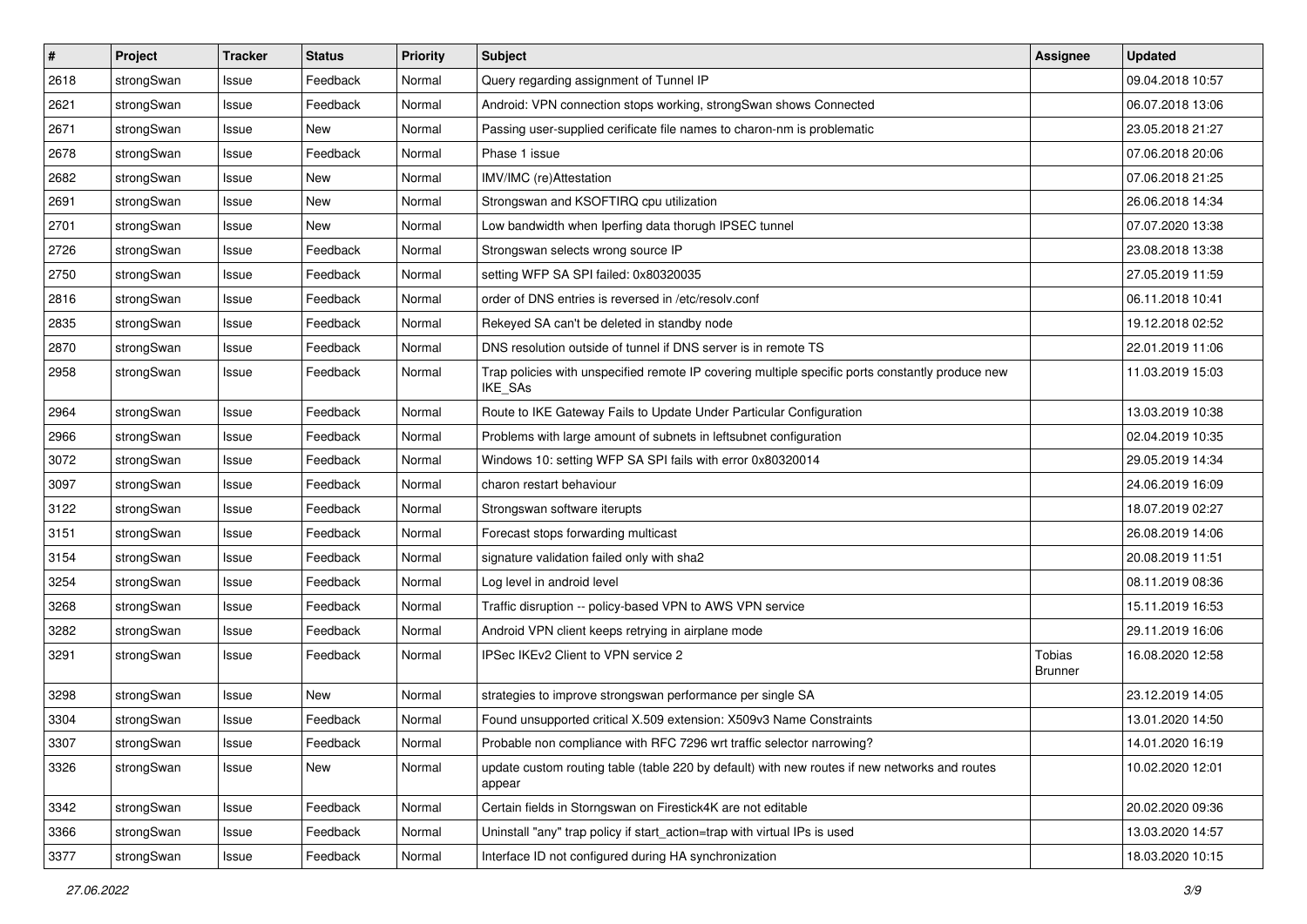| $\pmb{\#}$ | Project    | <b>Tracker</b> | <b>Status</b> | <b>Priority</b> | <b>Subject</b>                                                                              | Assignee                 | <b>Updated</b>   |
|------------|------------|----------------|---------------|-----------------|---------------------------------------------------------------------------------------------|--------------------------|------------------|
| 3389       | strongSwan | Issue          | Feedback      | Normal          | Child SAs not getting created after rekeying                                                |                          | 30.03.2020 15:45 |
| 3392       | strongSwan | Issue          | Feedback      | Normal          | mark=%unique and no Internet-connection with VPN                                            |                          | 31.07.2020 15:26 |
| 3400       | strongSwan | Issue          | Feedback      | Normal          | Windows 10 IKEv2 rekeying fails                                                             |                          | 16.04.2020 17:08 |
| 3403       | strongSwan | Issue          | Feedback      | Normal          | IKEv2 natd false detection                                                                  |                          | 09.04.2020 14:19 |
| 3442       | strongSwan | Issue          | Feedback      | Normal          | Apply policy based on network interface in transport mode                                   |                          | 13.05.2020 10:53 |
| 3490       | strongSwan | Issue          | Feedback      | Normal          | Selecting incorrect auth mode for IKEv1                                                     |                          | 21.07.2020 21:26 |
| 3496       | strongSwan | Issue          | Feedback      | Normal          | Route-based VPN - transport mode                                                            |                          | 11.02.2021 09:55 |
| 3498       | strongSwan | Issue          | Feedback      | Normal          | FreeBSD + dhcp+farp plugin                                                                  |                          | 22.01.2021 10:44 |
| 3499       | strongSwan | Issue          | Feedback      | Normal          | ISAKMP Signature hash algorithm / EAP-TLS Authentification                                  |                          | 30.06.2020 10:40 |
| 3500       | strongSwan | Issue          | Feedback      | Normal          | swanctl --list-cert not listing all certs                                                   |                          | 29.06.2020 15:25 |
| 3516       | strongSwan | Issue          | Feedback      | Normal          | Close IKE_SA after expiry without rekey/reauth                                              |                          | 20.07.2020 19:32 |
| 3536       | strongSwan | Issue          | Feedback      | Normal          | When Create multiple tunnels restart ipsec service will establish fail.                     |                          | 03.09.2020 13:58 |
| 3537       | strongSwan | Issue          | Feedback      | Normal          | IPv6 Packets are not transferred from server to client through IPSec using RPC protocol     |                          | 01.09.2020 12:50 |
| 3545       | strongSwan | lssue          | <b>New</b>    | Normal          | Configuration model for multiple-VRF tunnel endpoints                                       |                          | 18.08.2020 13:50 |
| 3552       | strongSwan | Issue          | Feedback      | Normal          | Internet disconnects after once VPN is established                                          |                          | 30.08.2020 05:35 |
| 3558       | strongSwan | Issue          | Feedback      | Normal          | deleting half open IKE_SA with x.x.x.x after timeout with iOS device                        |                          | 05.09.2020 21:23 |
| 3560       | strongSwan | Issue          | Feedback      | Normal          | PSK tunnel working - Cert fails with fragmention errors                                     | Tobias<br><b>Brunner</b> | 11.09.2020 14:15 |
| 3561       | strongSwan | Issue          | Feedback      | Normal          | Azure P2S VPN Linux connection error                                                        |                          | 15.09.2020 12:22 |
| 3564       | strongSwan | Issue          | Feedback      | Normal          | Out of order packets are generated if strong swan is running on multiple cores              |                          | 16.09.2020 10:01 |
| 3565       | strongSwan | Issue          | Feedback      | Normal          | Filtering out logs or plugin in to do so                                                    |                          | 16.09.2020 11:45 |
| 3566       | strongSwan | lssue          | Feedback      | Normal          | Number of simultaneous connections limited to 1000 in a cluster                             |                          | 18.09.2020 09:46 |
| 3568       | strongSwan | Issue          | Feedback      | Normal          | vpn connection is unstable                                                                  |                          | 23.09.2020 16:28 |
| 3573       | strongSwan | Issue          | Feedback      | Normal          | ike2 and transit traffic                                                                    |                          | 05.10.2020 10:55 |
| 3575       | strongSwan | Issue          | Feedback      | Normal          | Tunnel of IPv6 Over IPv4 not accespting Jumbo Packets                                       |                          | 23.09.2020 16:44 |
| 3576       | strongSwan | Issue          | Feedback      | Normal          | strongswan on openwrt virtual ip inside ipsec tunnel                                        |                          | 25.09.2020 17:01 |
| 3577       | strongSwan | Issue          | Feedback      | Normal          | StrongSwan Connection adding and deleting over network.                                     |                          | 28.09.2020 15:13 |
| 3578       | strongSwan | Issue          | Feedback      | Normal          | ipsec connection to FortiClient VPN                                                         |                          | 28.09.2020 15:08 |
| 3580       | strongSwan | Issue          | Feedback      | Normal          | encapsulation and packets not routing into tunnel problems                                  |                          | 02.10.2020 10:03 |
| 3584       | strongSwan | Issue          | Feedback      | Normal          | Separate ipsec.conf file per conn and separate ipsec.secrets file per conn                  | Tobias<br><b>Brunner</b> | 30.09.2020 17:06 |
| 3588       | strongSwan | Issue          | Feedback      | Normal          | VPN setup over 4G                                                                           |                          | 08.10.2020 14:13 |
| 3592       | strongSwan | Issue          | Feedback      | Normal          | Tunnel reported as established but log show "found encrypted payload, but no transform set" |                          | 20.10.2020 10:37 |
| 3593       | strongSwan | Issue          | Feedback      | Normal          | Need variable tracking make_before_break state into updown scripts                          |                          | 13.10.2020 09:59 |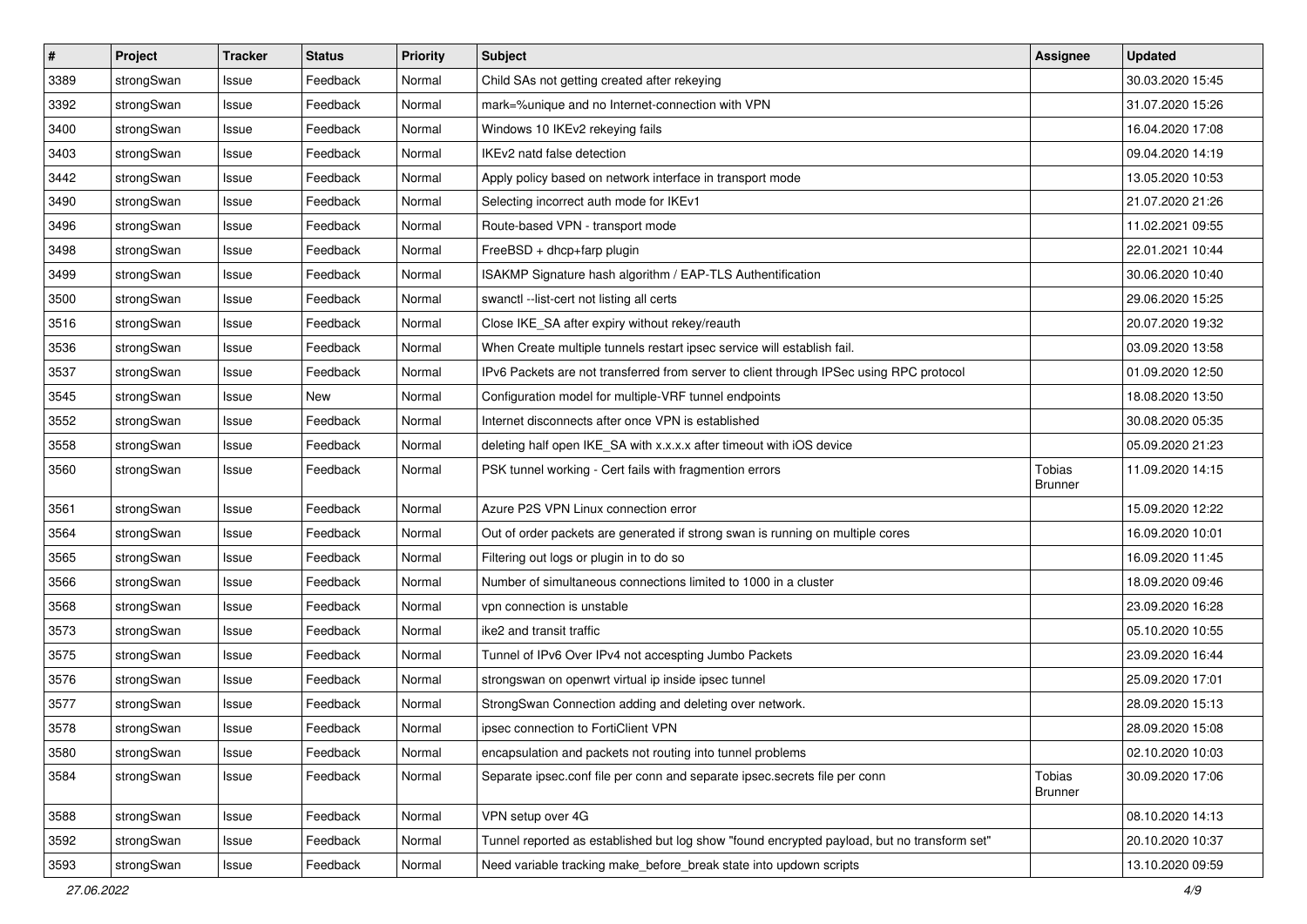| $\pmb{\#}$ | Project    | <b>Tracker</b> | <b>Status</b> | <b>Priority</b> | <b>Subject</b>                                                                                                                      | <b>Assignee</b>                 | <b>Updated</b>   |
|------------|------------|----------------|---------------|-----------------|-------------------------------------------------------------------------------------------------------------------------------------|---------------------------------|------------------|
| 3594       | strongSwan | Issue          | Feedback      | Normal          | How to see the traffic at ESP in UDP SPIs and forwarding rule                                                                       | Tobias<br><b>Brunner</b>        | 15.10.2020 13:57 |
| 3596       | strongSwan | Issue          | Feedback      | Normal          | no issuer certificate found for                                                                                                     |                                 | 21.10.2020 03:27 |
| 3597       | strongSwan | Issue          | Feedback      | Normal          | IPSec Client on CentOS 8 - Can't connect using ShrewSoft VPN config file                                                            |                                 | 21.10.2020 16:38 |
| 3598       | strongSwan | Issue          | Feedback      | Normal          | swanctl on Windows: Support aborting execution                                                                                      |                                 | 19.10.2020 15:01 |
| 3603       | strongSwan | Issue          | Feedback      | Normal          | dns issue in config mode                                                                                                            |                                 | 20.10.2020 11:50 |
| 3604       | strongSwan | Issue          | Feedback      | Normal          | Email Notification on down status                                                                                                   |                                 | 21.10.2020 10:54 |
| 3606       | strongSwan | Issue          | Feedback      | Normal          | Using ipsec tunnel from "foreign" subnet                                                                                            | Noel Kuntze                     | 26.10.2020 12:23 |
| 3607       | strongSwan | Issue          | Feedback      | Normal          | statusall option reports transport established two or three times per IP at start-up                                                |                                 | 27.10.2020 16:48 |
| 3609       | strongSwan | Issue          | Feedback      | Normal          | Potential DNS server IP address conflicts                                                                                           |                                 | 26.10.2020 11:12 |
| 3610       | strongSwan | Issue          | Feedback      | Normal          | farp plugin conflicts with DHCP service                                                                                             |                                 | 26.10.2020 18:06 |
| 3611       | strongSwan | Issue          | Feedback      | Normal          | Unable to Send Traffic Using NAT on EC2 Instance                                                                                    |                                 | 27.10.2020 16:35 |
| 3614       | strongSwan | Issue          | Feedback      | Normal          | Certificate renewal for about to expire certificates                                                                                |                                 | 30.10.2020 13:30 |
| 3616       | strongSwan | Issue          | Feedback      | Normal          | With Strongswan 5.7.2, unique=never not allowing multiple clients to establish tunnels with same<br>identity                        |                                 | 05.11.2020 12:32 |
| 3617       | strongSwan | Issue          | Feedback      | Normal          | full-offload swanctl.conf                                                                                                           |                                 | 03.11.2020 17:24 |
| 3618       | strongSwan | Issue          | Feedback      | Normal          | Use side-band to configure strongswan's                                                                                             |                                 | 09.11.2020 10:38 |
| 3620       | strongSwan | Issue          | Feedback      | Normal          | L2TP/IPSEC ipsec.conf setting                                                                                                       | Tobias<br>Brunner               | 12.11.2020 10:14 |
| 3625       | strongSwan | Issue          | Feedback      | Normal          | Always on VPN when the client is on the same LAN as the VPN server                                                                  |                                 | 10.11.2020 18:45 |
| 3628       | strongSwan | Issue          | Feedback      | Normal          | Constant `retransmit` while establishing CHILD_SA                                                                                   |                                 | 16.11.2020 10:14 |
| 3629       | strongSwan | Issue          | Feedback      | Normal          | IPSec enc only on specific dport/proto                                                                                              |                                 | 16.11.2020 10:04 |
| 3630       | strongSwan | Issue          | Feedback      | Normal          | The certificate is loaded but not used.                                                                                             |                                 | 18.11.2020 10:29 |
| 3636       | strongSwan | Issue          | Feedback      | Normal          | Tor behind VPN                                                                                                                      | <b>Tobias</b><br><b>Brunner</b> | 23.11.2020 14:09 |
| 3640       | strongSwan | Issue          | Feedback      | Normal          | Problem surfing via VPN form Android APK on a sepcific Mobile Operator                                                              |                                 | 26.11.2020 11:43 |
| 3642       | strongSwan | Issue          | Feedback      | Normal          | How to distinguish encapsulated packets from different interfaces                                                                   |                                 | 30.11.2020 09:38 |
| 3643       | strongSwan | Issue          | Feedback      | Normal          | Strongswan and FRR NHRP                                                                                                             |                                 | 01.12.2020 10:55 |
| 3647       | strongSwan | Issue          | Feedback      | Normal          | Is it possible to receive INTERNAL IP4 SUBNET attributes in updown scripts                                                          |                                 | 02.12.2020 17:06 |
| 3650       | strongSwan | Issue          | Feedback      | Normal          | HA behaves very strange                                                                                                             |                                 | 04.12.2020 08:53 |
| 3652       | strongSwan | Issue          | Feedback      | Normal          | In strongswan ipsec.conf, how to set the "ike" parameters so that it can support all hash Algorithm<br>and DH group server support? |                                 | 08.12.2020 12:35 |
| 3654       | strongSwan | Issue          | Feedback      | Normal          | The L2tp/ipsec tunnel interface will not be delete when the connect abnormal interrupt.                                             |                                 | 08.12.2020 12:24 |
| 3662       | strongSwan | Issue          | Feedback      | Normal          | unamed session                                                                                                                      |                                 | 04.01.2021 11:32 |
| 3663       | strongSwan | Issue          | Feedback      | Normal          | Multiple ways to end up with duplicate / redundant child SA entries                                                                 |                                 | 06.01.2021 16:15 |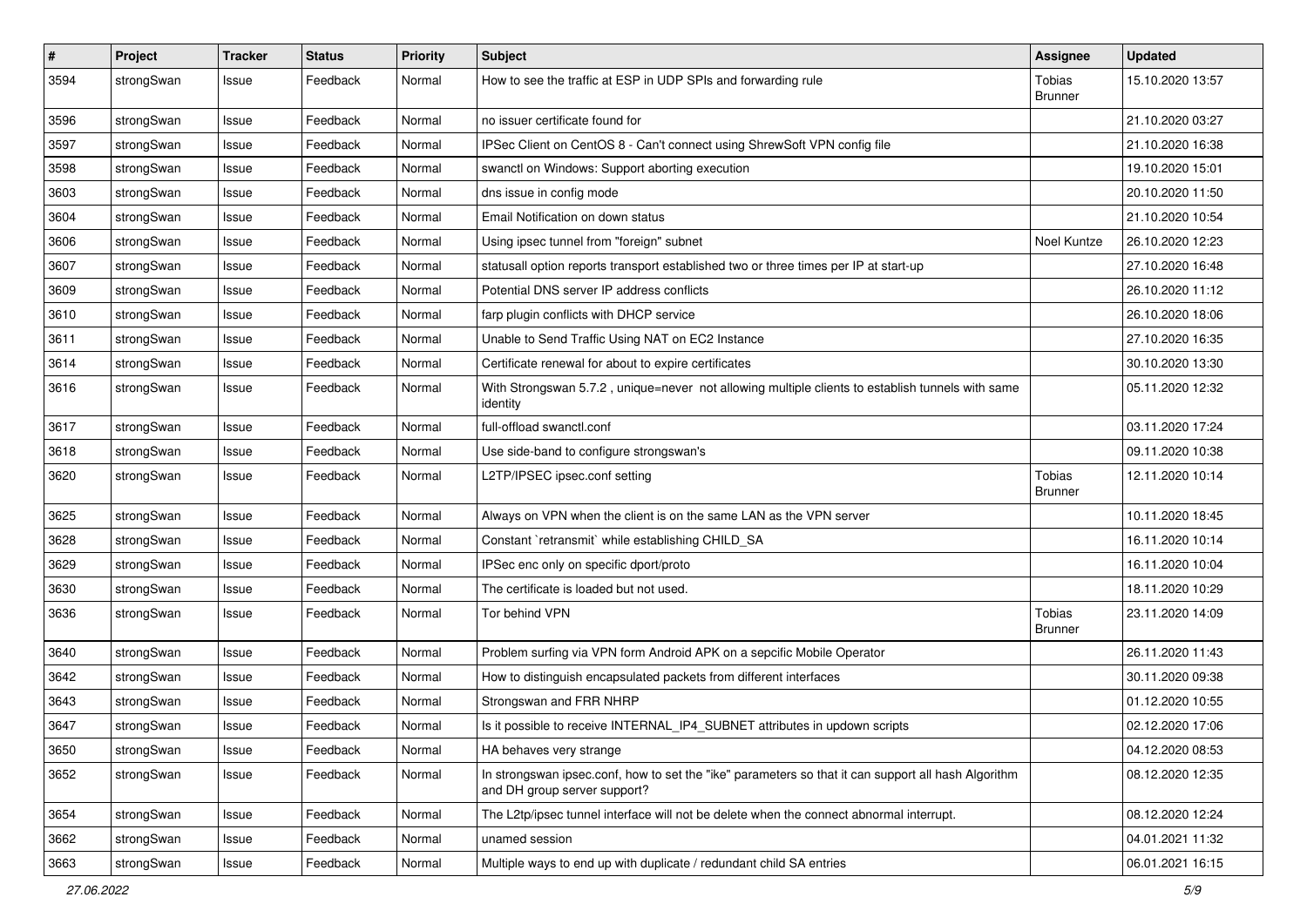| $\pmb{\#}$ | Project    | <b>Tracker</b> | <b>Status</b> | <b>Priority</b> | <b>Subject</b>                                                                                           | Assignee                 | <b>Updated</b>   |
|------------|------------|----------------|---------------|-----------------|----------------------------------------------------------------------------------------------------------|--------------------------|------------------|
| 3665       | strongSwan | Issue          | Feedback      | Normal          | When there is data flow, the VPN tunnel will not automatically connect                                   | Tobias<br><b>Brunner</b> | 05.01.2021 16:26 |
| 3668       | strongSwan | Issue          | Feedback      | Normal          | Configuring the strongSwan Helm chart on openshift                                                       | Tobias<br><b>Brunner</b> | 07.01.2021 16:33 |
| 3669       | strongSwan | Issue          | Feedback      | Normal          | Failed connection to IKE_SA (Checkpoint Server)                                                          |                          | 08.01.2021 17:58 |
| 3670       | strongSwan | Issue          | Feedback      | Normal          | Can routing rules be changed without terminating and re-initiating the tunnel                            |                          | 12.08.2021 14:29 |
| 3671       | strongSwan | Issue          | Feedback      | Normal          | Windows client failed with 13843 against Strongswan via SQL backend                                      |                          | 13.01.2021 14:43 |
| 3672       | strongSwan | Issue          | Feedback      | Normal          | ESP connection over IPv6                                                                                 |                          | 14.01.2021 17:04 |
| 3673       | strongSwan | Issue          | Feedback      | Normal          | IKEv2/IPSec MSCHAPv2 fails on Android 11 (API 30).                                                       | Tobias<br><b>Brunner</b> | 17.01.2021 07:25 |
| 3678       | strongSwan | Issue          | Feedback      | Normal          | IKE authentication credentials are unacceptable - Ubuntu Server - Windows 10 client                      |                          | 19.01.2021 18:29 |
| 3680       | strongSwan | Issue          | Feedback      | Normal          | How to unload a paritcular certificate from strongswan.                                                  | Tobias<br><b>Brunner</b> | 27.01.2021 09:28 |
| 3682       | strongSwan | Issue          | Feedback      | Normal          | Is there a way to mark special case traffic bypass the traffic selectors?                                |                          | 03.02.2021 16:44 |
| 3683       | strongSwan | Issue          | Feedback      | Normal          | IKEV2 connection fail to rekey process                                                                   |                          | 28.01.2021 13:25 |
| 3685       | strongSwan | Issue          | Feedback      | Normal          | giving up after 5 retransmits                                                                            |                          | 03.02.2021 16:59 |
| 3686       | strongSwan | Issue          | Feedback      | Normal          | Site to clients IPsec and private IP                                                                     |                          | 04.02.2021 11:11 |
| 3687       | strongSwan | Issue          | Feedback      | Normal          | Strongswan ipsec do not forward package to host                                                          |                          | 02.02.2021 14:40 |
| 3692       | strongSwan | Issue          | Feedback      | Normal          | Failing IPsec Phase 2 connection between Centos 7 VPS and Cisco ASA5540                                  |                          | 04.02.2021 16:29 |
| 87         | strongSwan | Feature        | New           | Normal          | <b>IPsec Multicast Support</b>                                                                           |                          | 19.12.2014 14:20 |
| 104        | strongSwan | Feature        | Feedback      | Normal          | Postgresgl Db Support                                                                                    |                          | 04.09.2019 10:05 |
| 129        | strongSwan | Feature        | Assigned      | Normal          | Relations between ike/child/peer cfg                                                                     | <b>Martin Willi</b>      | 06.02.2012 10:50 |
| 162        | strongSwan | Feature        | Feedback      | Normal          | Submit ClusterIP patches mainline                                                                        |                          | 14.12.2015 20:43 |
| 173        | strongSwan | Feature        | Assigned      | Normal          | Support for IP address ranges in traffic selectors                                                       | Tobias<br><b>Brunner</b> | 14.06.2012 11:31 |
| 215        | strongSwan | Feature        | <b>New</b>    | Normal          | strongswan NetworkManager plugin: make the "normal" ipsec configuration usable                           |                          | 12.08.2012 04:47 |
| 243        | strongSwan | Feature        | Feedback      | Normal          | Configure routing table in peer                                                                          | Tobias<br><b>Brunner</b> | 23.05.2013 20:03 |
| 268        | strongSwan | Feature        | Feedback      | Normal          | support for ssh keypairs in strongswan network-manager plugin                                            | Tobias<br><b>Brunner</b> | 19.02.2014 15:13 |
| 309        | strongSwan | Feature        | Feedback      | Normal          | Problem with Network Aliases for charon.interfaces_ignore and charon.interfaces_use                      | Tobias<br><b>Brunner</b> | 21.03.2013 19:32 |
| 312        | strongSwan | Feature        | New           | Normal          | Feature Request: Option to limit or disable sending of ADDITIONAL_*_ADDRESS list for MOBIKE<br>Responder |                          | 13.03.2013 19:19 |
| 420        | strongSwan | Feature        | Feedback      | Normal          | Add more of the verbs that were supported by pluto to the updown plugin                                  | Tobias<br><b>Brunner</b> | 11.10.2013 07:56 |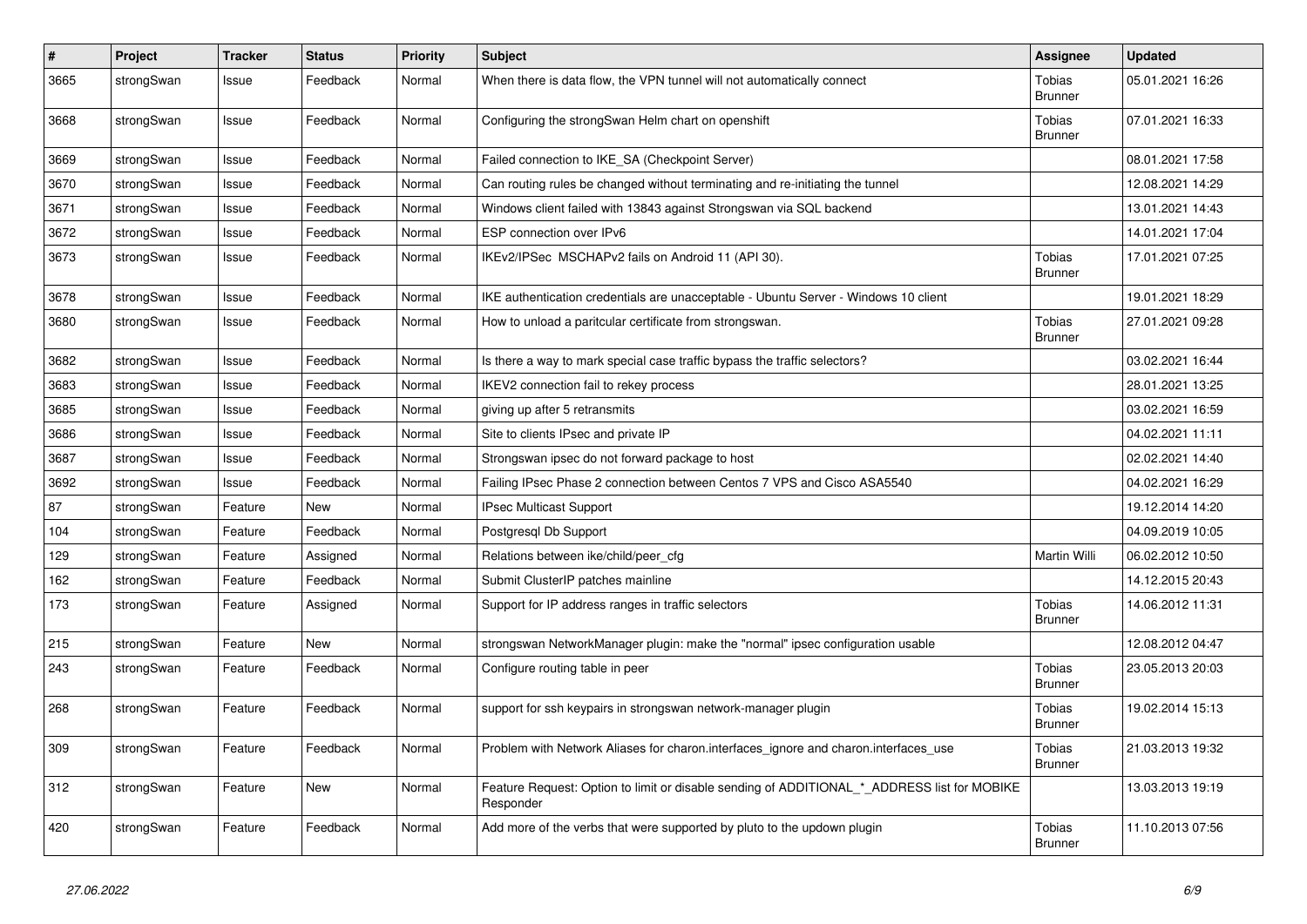| $\vert$ # | Project    | <b>Tracker</b> | <b>Status</b> | <b>Priority</b> | <b>Subject</b>                                                                                   | <b>Assignee</b>          | <b>Updated</b>   |
|-----------|------------|----------------|---------------|-----------------|--------------------------------------------------------------------------------------------------|--------------------------|------------------|
| 640       | strongSwan | Feature        | New           | Normal          | Provide an init_once() abstraction layer                                                         |                          | 10.07.2014 15:10 |
| 641       | strongSwan | Feature        | New           | Normal          | kernel-iph virtual IP support and IKE routing lookups ignoring IPsec routes                      |                          | 10.07.2014 15:11 |
| 642       | strongSwan | Feature        | <b>New</b>    | Normal          | Windows Named Pipe stream and service                                                            |                          | 10.07.2014 15:11 |
| 643       | strongSwan | Feature        | New           | Normal          | CNG/Bcrypt native Windows crypto plugin                                                          |                          | 10.07.2014 15:12 |
| 644       | strongSwan | Feature        | New           | Normal          | Non-monolithic Windows build                                                                     |                          | 10.07.2014 15:12 |
| 645       | strongSwan | Feature        | New           | Normal          | Support HeapAlloc() and friends in leak-detective                                                |                          | 10.07.2014 15:12 |
| 693       | strongSwan | Feature        | Feedback      | Normal          | Time policy for roadwarrior                                                                      | Tobias<br>Brunner        | 02.09.2014 11:06 |
| 746       | strongSwan | Feature        | New           | Normal          | Different radius server(s) for accounting                                                        |                          | 22.10.2014 12:23 |
| 766       | strongSwan | Feature        | <b>New</b>    | Normal          | Make retransmit settings tunable by connection                                                   |                          | 14.11.2014 10:02 |
| 927       | strongSwan | Feature        | <b>New</b>    | Normal          | Charon: Implement route events and add an consumer in updown plugin                              |                          | 11.04.2015 12:02 |
| 930       | strongSwan | Feature        | New           | Normal          | Option to have non-sequential v6 roadwarrior addresses                                           |                          | 12.01.2016 16:36 |
| 960       | strongSwan | Feature        | Feedback      | Normal          | Raise ALERT_PROPOSAL_MISMATCH_IKE in IKE V1                                                      | Martin Willi             | 30.08.2017 09:05 |
| 1000      | strongSwan | Feature        | Feedback      | Normal          | Raise ALERT_TS_MISMATCH in IKE V1                                                                |                          | 09.09.2015 12:47 |
| 1008      | strongSwan | Feature        | Feedback      | Normal          | FARP for IPv6                                                                                    |                          | 14.12.2015 20:59 |
| 1057      | strongSwan | Feature        | New           | Normal          | conn switching based on eap identity                                                             |                          | 24.03.2020 10:14 |
| 1079      | strongSwan | Feature        | Feedback      | Normal          | Future Plans for firwall configuration equivalent under FreeBSD                                  |                          | 21.08.2015 15:58 |
| 1081      | strongSwan | Feature        | New           | Normal          | Active/standby VPN Gateway Failover                                                              |                          | 21.08.2015 22:01 |
| 1082      | strongSwan | Feature        | Feedback      | Normal          | Framed-Route to set leftsubnet                                                                   |                          | 07.10.2016 10:02 |
| 1207      | strongSwan | Feature        | New           | Normal          | Add more than 2 hosts support to HA plugin and make it configurable                              |                          | 08.12.2015 05:05 |
| 1251      | strongSwan | Feature        | New           | Normal          | FreeBSD HA                                                                                       |                          | 11.01.2016 22:01 |
| 1253      | strongSwan | Feature        | Feedback      | Normal          | Strongswan doesn't support CA bundles                                                            |                          | 19.01.2016 11:23 |
| 1265      | strongSwan | Feature        | New           | Normal          | An option to disable NAT-T                                                                       |                          | 23.06.2021 19:41 |
| 1482      | strongSwan | Feature        | Feedback      | Normal          | Allow changing init_limit_half_open etc. at runtime by reloading strongswan.conf                 |                          | 26.05.2016 14:49 |
| 1506      | strongSwan | Feature        | Feedback      | Normal          | Enhance DoS protection to deny users that failed Authentication                                  |                          | 17.06.2016 14:31 |
| 1559      | strongSwan | Feature        | Feedback      | Normal          | Expose received XAUTH/EAP username/password prompts via VICI, send secrets via VICI on<br>prompt |                          | 09.05.2017 16:28 |
| 2095      | strongSwan | Feature        | Feedback      | Normal          | Support liveness check in Strongswan                                                             |                          | 31.05.2017 00:56 |
| 2165      | strongSwan | Feature        | Feedback      | Normal          | missing LIBRESSL_VERSION_NUMBER support                                                          |                          | 03.11.2016 09:23 |
| 2185      | strongSwan | Feature        | Feedback      | Normal          | INTERNAL_IP4_SUBNET Attribute Support in Android Client                                          |                          | 10.12.2016 01:14 |
| 2189      | strongSwan | Feature        | Assigned      | Normal          | Support RFC 8229: TCP Encapsulation of IKE and IPsec Packets                                     | Tobias<br><b>Brunner</b> | 05.06.2020 19:48 |
| 2202      | strongSwan | Feature        | Feedback      | Normal          | Radius NAS IP to be specified                                                                    |                          | 18.01.2017 17:58 |
| 2307      | strongSwan | Feature        | Feedback      | Normal          | Permit installation of trap policy for CHILD_SA configurations with unset local_addrs            |                          | 26.04.2017 15:04 |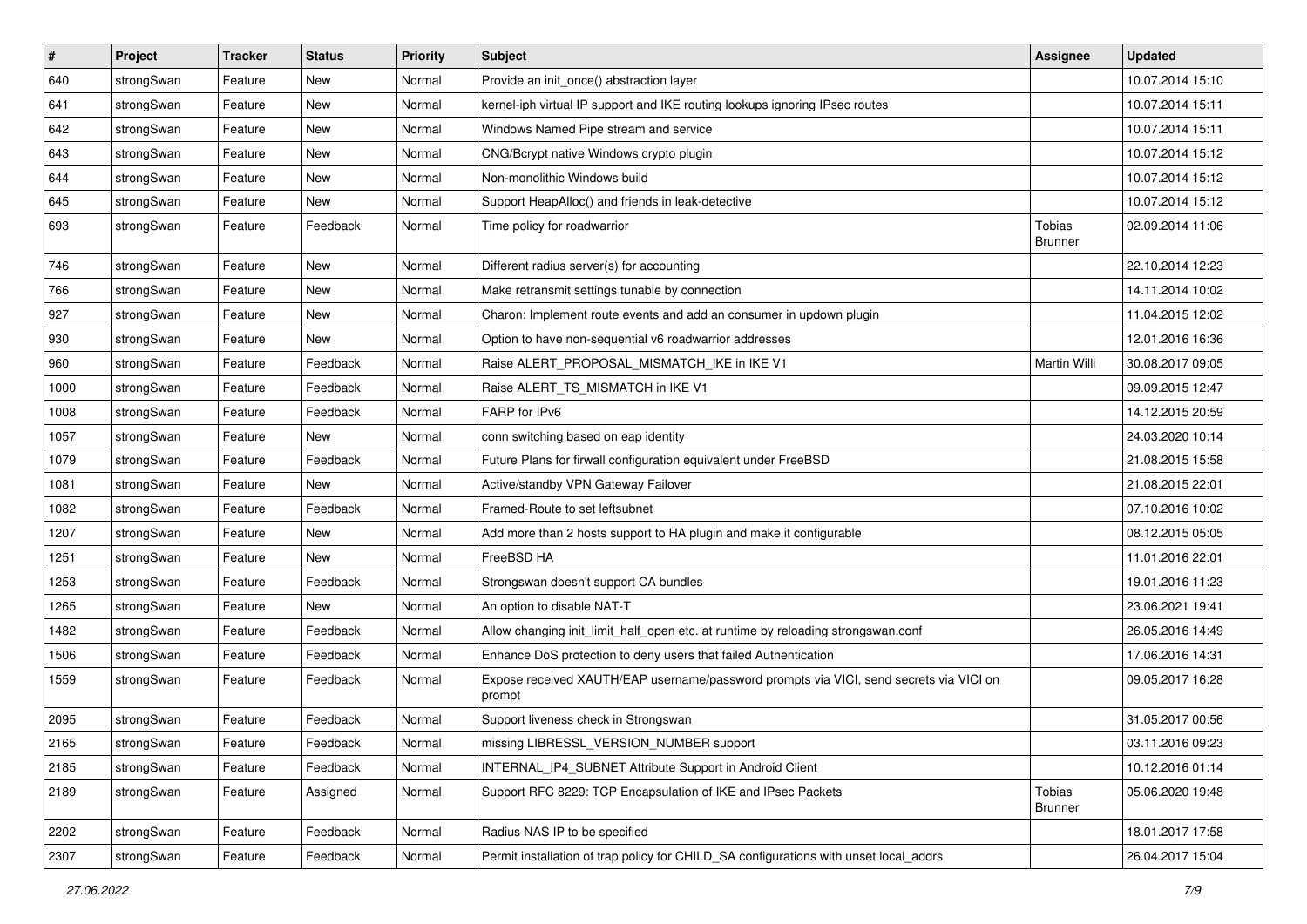| $\sharp$ | Project    | <b>Tracker</b> | <b>Status</b> | <b>Priority</b> | <b>Subject</b>                                                                                                          | <b>Assignee</b>          | <b>Updated</b>   |
|----------|------------|----------------|---------------|-----------------|-------------------------------------------------------------------------------------------------------------------------|--------------------------|------------------|
| 2361     | strongSwan | Feature        | New           | Normal          | Import .sswan files from NetworkManager                                                                                 |                          | 12.06.2017 15:25 |
| 2495     | strongSwan | Feature        | Feedback      | Normal          | LibreSSL Plugin                                                                                                         |                          | 13.12.2017 09:29 |
| 2668     | strongSwan | Feature        | Feedback      | Normal          | UE shall include the DEVICE IDENTITY Notify payload                                                                     |                          | 22.05.2018 13:48 |
| 2707     | strongSwan | Feature        | New           | Normal          | More attributes taken/translated from radius attributes                                                                 |                          | 14.07.2018 15:21 |
| 2729     | strongSwan | Feature        | Feedback      | Normal          | Does Swanctl provide the same option as Ipsec with the rightID using a %?                                               |                          | 20.09.2018 17:37 |
| 2793     | strongSwan | Feature        | Feedback      | Normal          | Remote identity with certificate                                                                                        |                          | 15.10.2018 10:20 |
| 2814     | strongSwan | Feature        | Feedback      | Normal          | Force Keepalive Packets if There is no NAT                                                                              |                          | 29.10.2018 15:47 |
| 2972     | strongSwan | Feature        | Feedback      | Normal          | how to add X509v3 Key Usage: Key Encipherment                                                                           |                          | 13.03.2019 13:59 |
| 3075     | strongSwan | Feature        | New           | Normal          | <b>IPsec Labelling</b>                                                                                                  |                          | 29.05.2019 17:09 |
| 3104     | strongSwan | Feature        | Feedback      | Normal          | EAP-RADIUS: binding address feature for routers with multiple interfaces connected to LAN.                              |                          | 17.06.2021 02:26 |
| 3135     | strongSwan | Feature        | Feedback      | Normal          | Android client - settings for connection re-try                                                                         |                          | 12.08.2019 16:32 |
| 3162     | strongSwan | Feature        | Feedback      | Normal          | Strongswan Android support for default DNS suffixes (UNITY_DEF_DOMAIN flag)                                             |                          | 29.08.2019 10:29 |
| 3398     | strongSwan | Feature        | New           | Normal          | Android client - allow configuring eap_id with EAP-TLS                                                                  |                          | 06.04.2020 23:19 |
| 3422     | strongSwan | Feature        | Feedback      | Normal          | Allow multiple local.id to be specified in a single connection?                                                         |                          | 23.04.2020 13:19 |
| 3441     | strongSwan | Feature        | <b>New</b>    | Normal          | [Android] Lock modification of VPN configurations on work devices                                                       |                          | 11.05.2020 10:00 |
| 3651     | strongSwan | Feature        | <b>New</b>    | Normal          | Support for FC-SP-2                                                                                                     |                          | 07.01.2021 20:04 |
| 3653     | strongSwan | Feature        | Feedback      | Normal          | Is there any possibility to pass any non-standard parameters for tunnels (ike or child sa) for use by<br>custom plugin? |                          | 08.12.2020 11:03 |
| 3689     | strongSwan | Feature        | Feedback      | Normal          | Auto-connect on Wi-Fi network.                                                                                          |                          | 03.02.2021 16:32 |
| 302      | strongSwan | <b>Bug</b>     | Feedback      | Normal          | No matching outbound IPsec policy                                                                                       | Tobias<br><b>Brunner</b> | 01.03.2013 12:19 |
| 456      | strongSwan | <b>Bug</b>     | Feedback      | Normal          | StrongSwan client for OS X crashes                                                                                      | Martin Willi             | 21.03.2014 12:16 |
| 1068     | strongSwan | <b>Bug</b>     | Feedback      | Normal          | strongswan 5.3.2 and IKEv1 in transport mode causes NO_PROPOSAL_CHOSEN error                                            |                          | 26.01.2018 13:30 |
| 2273     | strongSwan | Bug            | Feedback      | Normal          | Unable to install strongswan client helper on OSX El Capitan                                                            |                          | 10.03.2017 15:34 |
| 3285     | strongSwan | Bug            | Feedback      | Normal          | Virtual IPs on FreeBSD cannot set IPv6 addresses                                                                        |                          | 02.11.2021 11:04 |
| 3341     | strongSwan | <b>Bug</b>     | Feedback      | Normal          | Application Icon missing on firestick 4K                                                                                | Tobias<br><b>Brunner</b> | 20.02.2020 09:31 |
| 2698     | strongSwan | Issue          | Feedback      | Low             | DSCP and kernel-libipsec                                                                                                |                          | 04.07.2018 15:01 |
| 3041     | strongSwan | Issue          | Feedback      | Low             | fail2ban or equivalent                                                                                                  |                          | 06.05.2019 09:07 |
| 3613     | strongSwan | Issue          | Feedback      | Low             | Load-test jobs scheduled after tunnels are terminated                                                                   |                          | 28.10.2020 12:06 |
| 3626     | strongSwan | Issue          | Feedback      | Low             | "Always On VPN" not available in Fire TV 4k                                                                             | Tobias<br><b>Brunner</b> | 11.11.2020 12:41 |
| 38       | strongSwan | Feature        | New           | Low             | OCSP in IKE payload, RFC4806                                                                                            |                          | 19.12.2014 14:20 |
| 368      | strongSwan | Feature        | New           | Low             | Add support for UNITY_DEF_DOMAIN mode config and pass domain to resolveonf                                              |                          | 27.07.2013 01:25 |